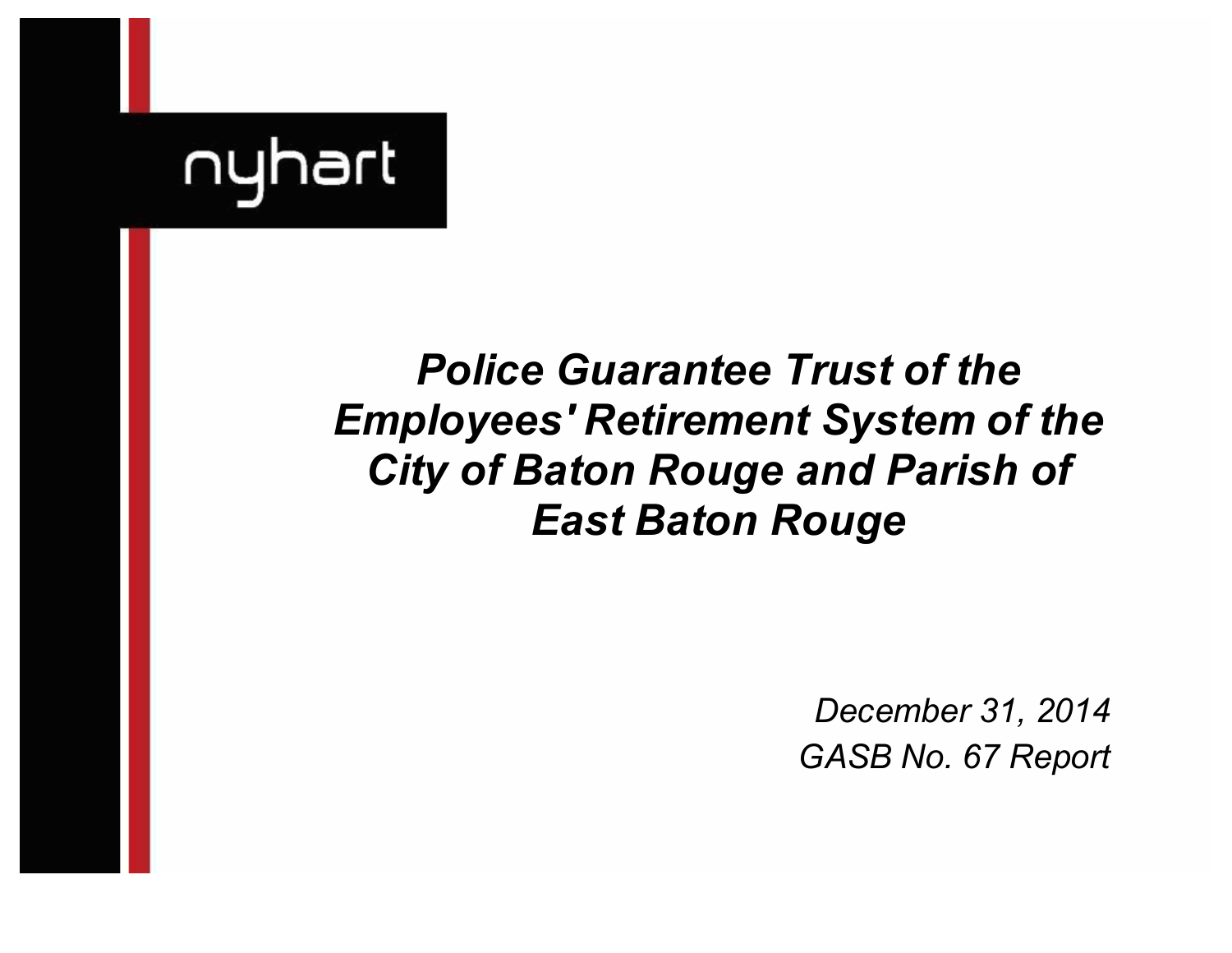| <b>Actuarial Certification</b>                                        | 3  |
|-----------------------------------------------------------------------|----|
| <b>Summary</b>                                                        | 4  |
| <b>Statement of Fiduciary Net Position</b>                            | 5  |
| <b>Statement of Changes in Fiduciary Net Position</b>                 | 6  |
| Schedule of Changes in Net Pension Liability and Related Ratios       |    |
| <b>Rate of Return</b>                                                 | 8  |
| Discount Rate and Net Pension Liability Sensitivity                   | 9  |
| <b>Schedule of Contributions</b>                                      | 10 |
| <b>Actuarial Assumptions for Total Pension Liability</b>              | 11 |
| <b>Actuarial Assumptions for Actuarially Determined Contributions</b> | 12 |
| <b>Plan Provisions</b>                                                | 15 |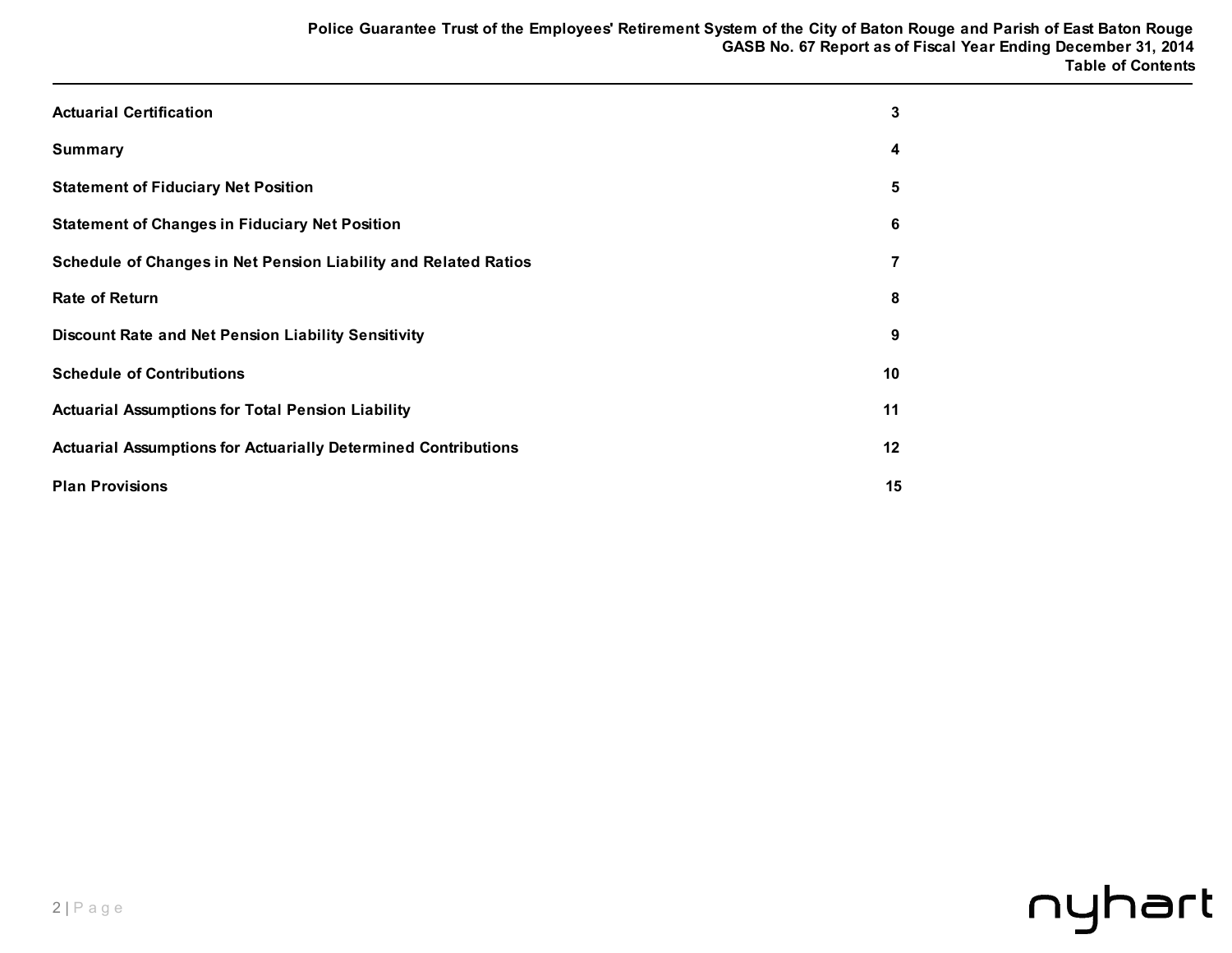This report is prepared in accordance with our understanding of GASB No. 67 for the purpose of disclosing pension plans in financial statements. Determinations for purposes other than meeting these requirements may be significantly different from the results contained in this report.

The information presented in this report is based on the actuarial assumptions and plan provisions noted in this report. In our opinion, the assumptions used are individually reasonable, and, in combination, represent a reasonable expectation of future experience under the plan. All calculations have been made in accordance with generally accepted actuarial principles and practice. The undersigned are compliant with the continuing education requirements of the Qualification Standards for Actuaries Issuing Statements of Actuarial Opinion in the United States.

Future actuarial measurements may differ significantly from the current measurements presented in this report due to such factors as plan experience differing from that anticipated by assumptions, changes in assumptions, changes in plan provisions or applicable law. Due to the limited scope of our assignment, we did not perform an analysis of the potential range of future measurements.

To our knowledge there have been no significant events prior to the current year's measurement date or as of the date of this report which could materially affect the results contained herein.

Neither Nyhart nor any of its employees have any relationships with the plan or plan sponsor which could impair or appear to impair the objectivity of this report.

Nyhart

David D. Harris

Heath W Marlak

05/13/2015

David D. Harris, ASA, EA, MAAA Heath W. Merlak, FSA, EA, MAAA

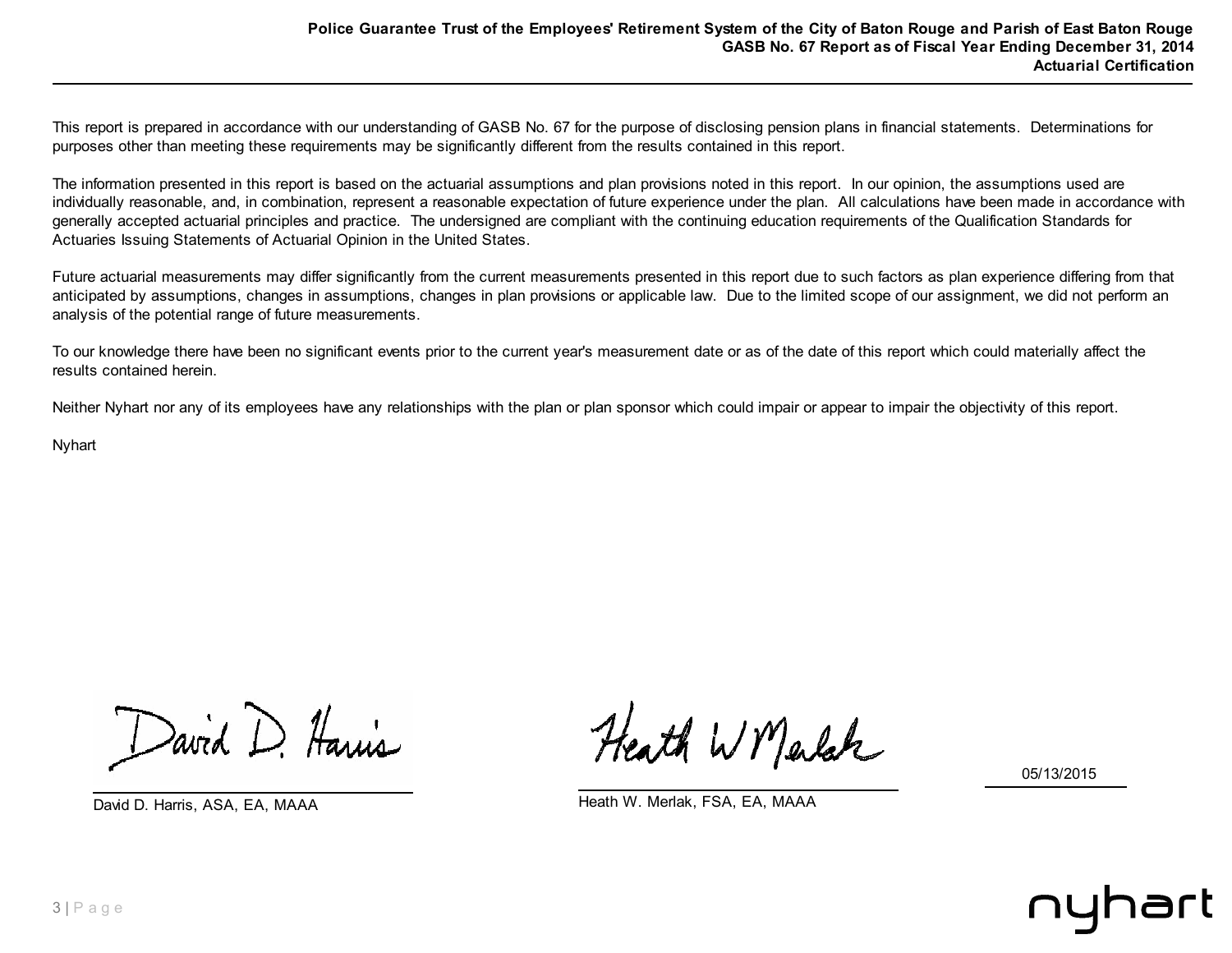| <b>Net Pension Liability</b><br>The components of the net pension liability at December 31                              | 2014               |
|-------------------------------------------------------------------------------------------------------------------------|--------------------|
| Total pension liability                                                                                                 | \$<br>36,278,585   |
| Plan fiduciary net position                                                                                             | (20,085,182)       |
| Net pension liability                                                                                                   | \$<br>16, 193, 403 |
| Plan fiduciary net position as a percent of the total pension liability                                                 | 55.36%             |
| <b>Actuarial Assumptions</b><br>The total pension liability was determined using the following actuarial<br>assumptions |                    |
| Inflation                                                                                                               | 3.50%              |
| Salary increases, including inflation                                                                                   | $3.50\% - 7.50\%$  |
| Investment rate of return, including inflation, and net of investment expense                                           | 6.85%              |
| <b>Plan Membership</b><br>The total pension liability was determined based on the plan membership as<br>of January 1    | 2014               |
| Inactive plan members and beneficiaries currently receiving benefits                                                    | 174                |
| Inactive plan members entitled to but not yet receiving benefits                                                        | 5                  |
| Active plan members                                                                                                     | 198                |
| <b>Total members</b>                                                                                                    | 377                |

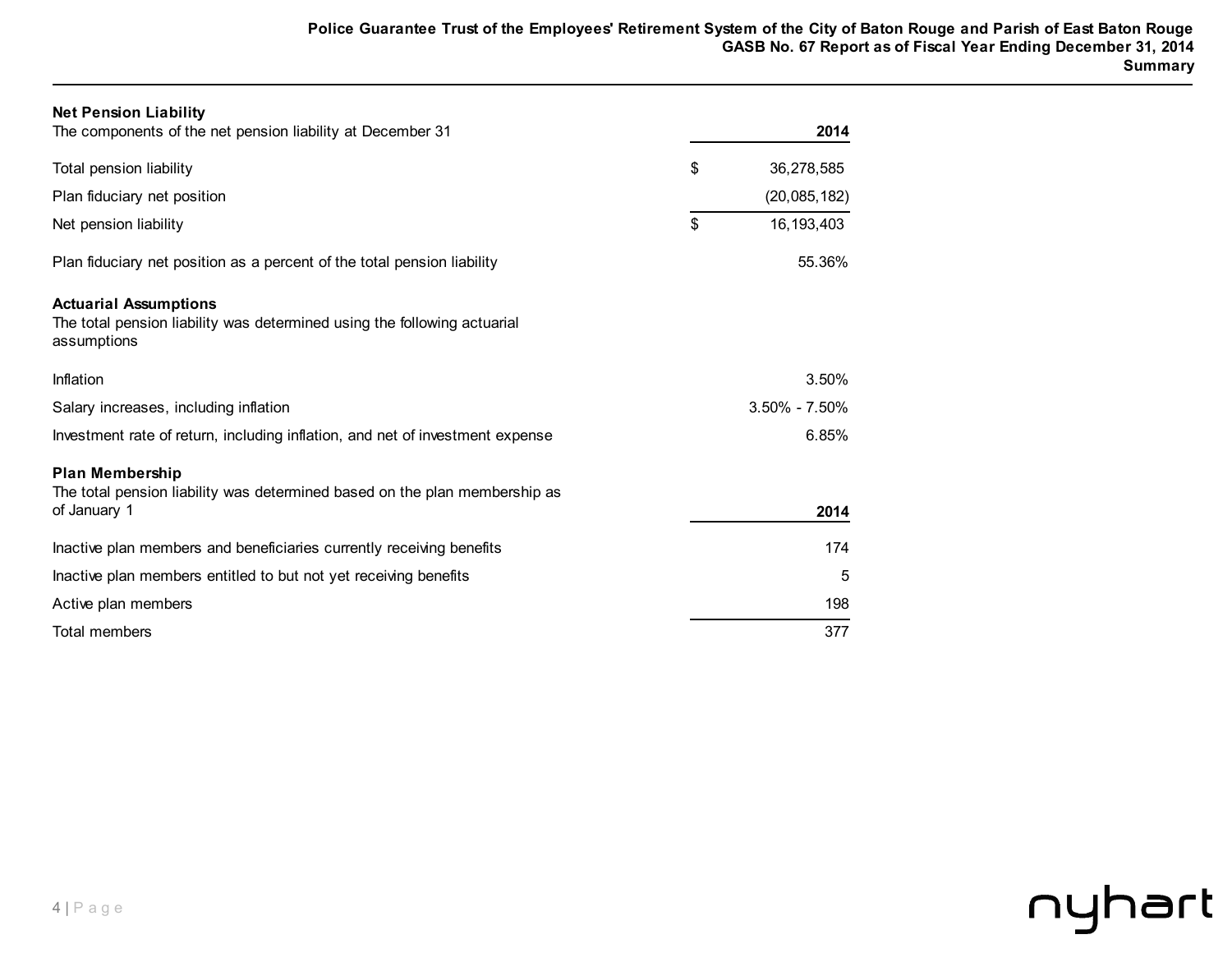| <b>Assets</b>                             | December 31, 2014  |
|-------------------------------------------|--------------------|
| Cash and deposits                         | \$<br>1,480,233    |
| Securities lending cash collateral        | 0                  |
| Total cash                                | \$<br>1,480,233    |
| Receivables:                              |                    |
| Contributions                             | \$<br>565,211      |
| Due from broker for investments sold      | 86,461             |
| Investment income                         | 0                  |
| Other                                     | 0                  |
| Total receivables                         | \$<br>651,672      |
| Investments:                              |                    |
| Fixed Income - Domestic                   | \$<br>7,614,420    |
| Fixed Income - International              | 521,139            |
| Equities - Domestic                       | 4,840,747          |
| Equities - International                  | 4, 185, 193        |
| <b>Real Estate</b>                        | 0                  |
| Alternative Investments                   | 1,001,096          |
| Total investments                         | \$<br>18, 162, 595 |
| <b>Total assets</b>                       | \$<br>20,294,500   |
| <b>Liabilities</b>                        |                    |
| Payables:                                 |                    |
| Investment management fees                | \$<br>0            |
| Due to broker for investments purchased   | 0                  |
| Collateral payable for securities lending | 0                  |
| Other                                     | 209,318            |
| <b>Total liabilities</b>                  | \$<br>209,318      |
| Net position restricted for pensions      | \$<br>20,085,182   |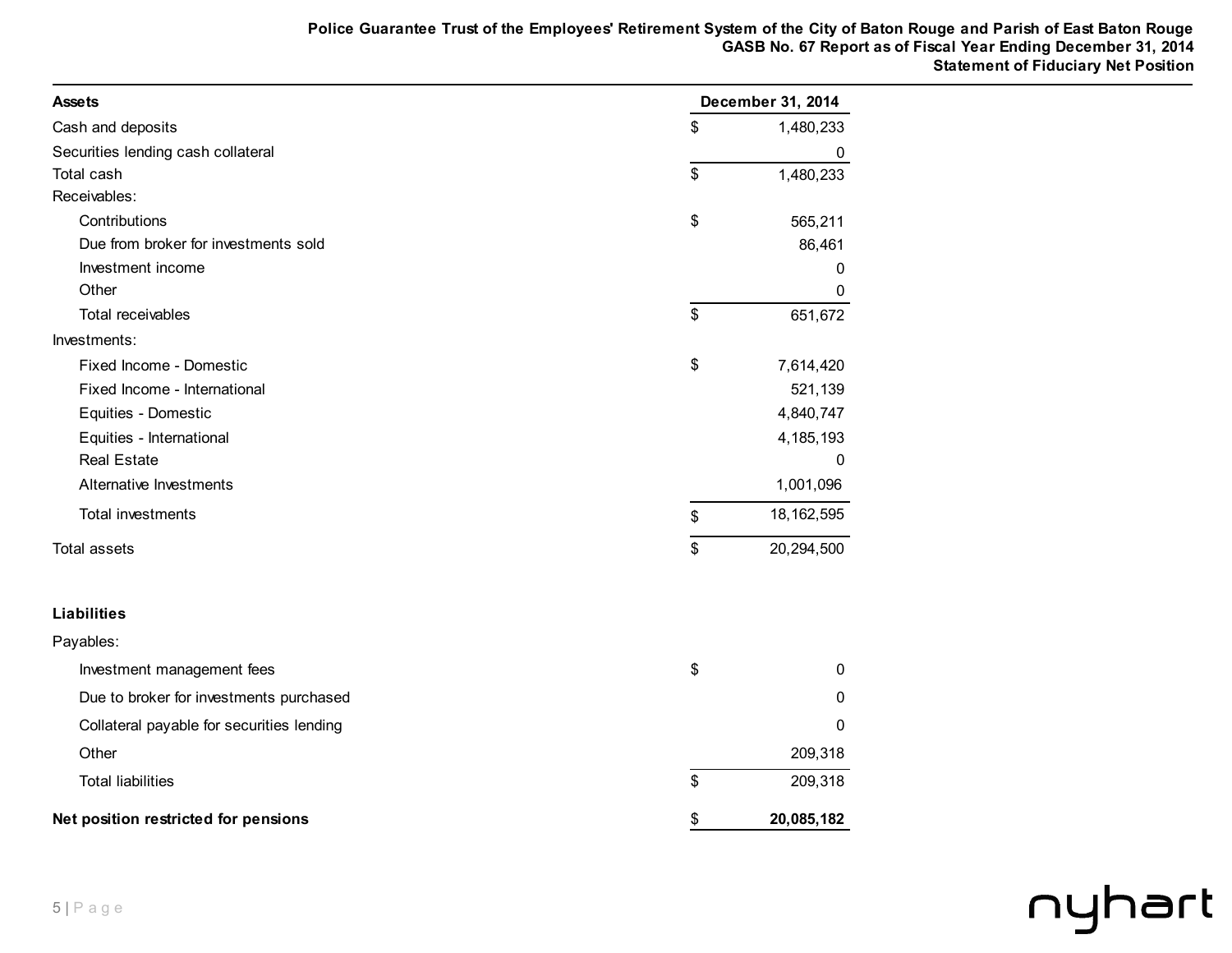|                                                             | December 31, 2014 |             |  |
|-------------------------------------------------------------|-------------------|-------------|--|
| <b>Additions</b>                                            |                   |             |  |
| Contributions:                                              |                   |             |  |
| Employer                                                    | \$                | 763,873     |  |
| Member                                                      |                   | 90,774      |  |
| Nonemployer contributing entity                             |                   | U           |  |
| <b>Total contributions</b>                                  | \$                | 854,647     |  |
| Investment income:                                          |                   |             |  |
| Net increase in fair value of investments                   | \$                | 944,669     |  |
| Interest and dividends                                      |                   | 1,871       |  |
| Less investment expense, other than from securities lending |                   | 0           |  |
| Net income other than from securities lending               | \$                | 946,540     |  |
| Securities lending income                                   |                   | 0           |  |
| Less securities lending expense                             |                   | 0           |  |
| Net income from securities lending                          | \$                | $\mathbf 0$ |  |
| Net investment income                                       | \$                | 946,540     |  |
| Other                                                       |                   |             |  |
| Total additions                                             | \$                | 1,801,187   |  |
| <b>Deductions</b>                                           |                   |             |  |
| Benefit payments, including refunds of member contributions | \$                | 1,679,506   |  |
| Administrative expense                                      |                   | 150,126     |  |
| Other                                                       |                   | 333,744     |  |
| <b>Total deductions</b>                                     | \$                | 2,163,376   |  |
| Net increase in net position                                | \$                | (362, 189)  |  |
| Net position restricted for pensions<br>Beginning of year   |                   | 20,447,371  |  |
| End of year                                                 | \$                | 20,085,182  |  |

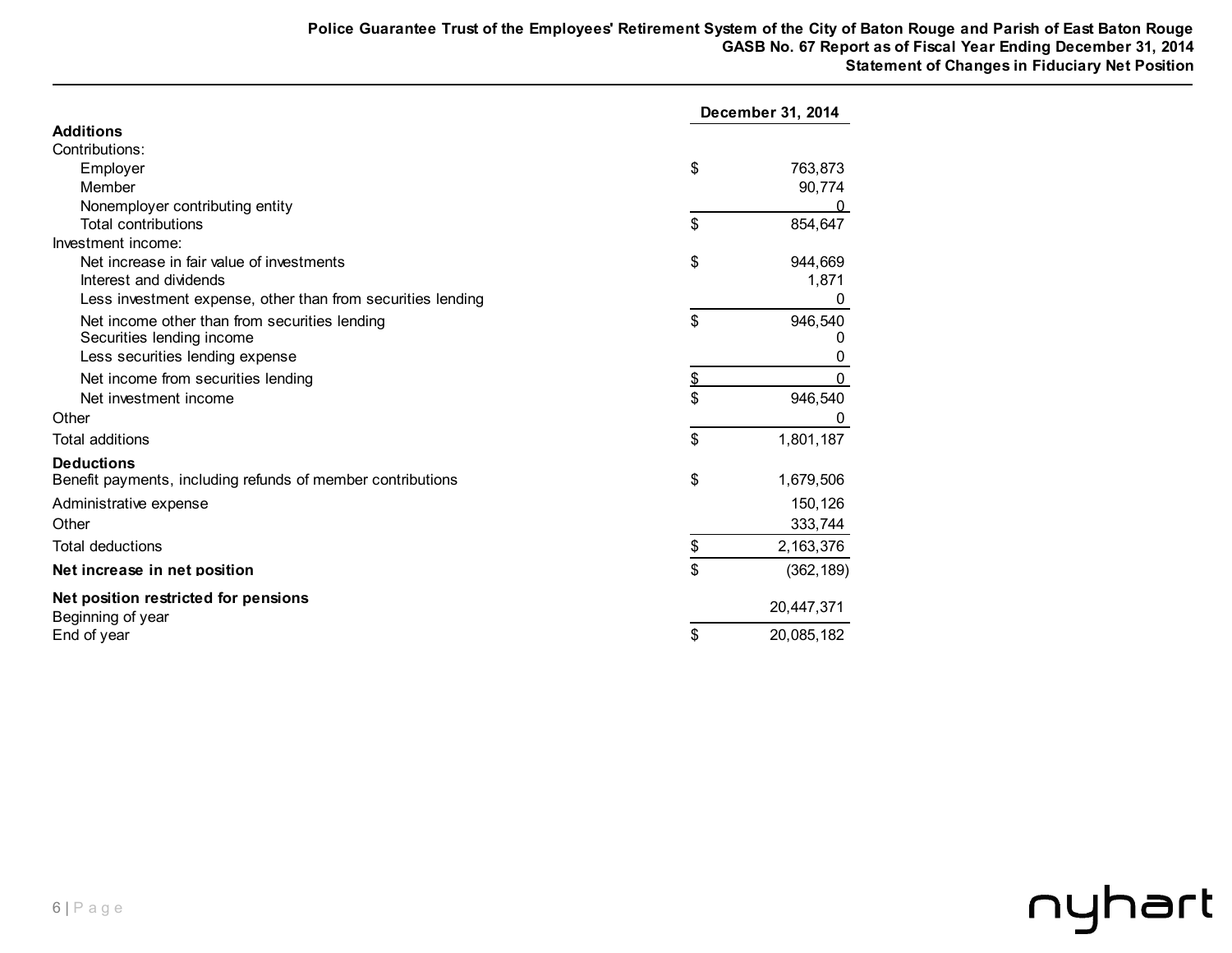|                                                                                     | 2014                     |
|-------------------------------------------------------------------------------------|--------------------------|
| <b>Total pension liability</b><br>Service cost                                      | \$<br>437,310            |
| Interest                                                                            | 2,565,879                |
| Changes of benefit terms                                                            | 0                        |
| Differences between expected and actual experience                                  | 0                        |
| Changes of assumptions                                                              | 340,742                  |
| Benefit payments, including refunds of member contributions                         | (1,679,506)              |
| Net change in total pension liability                                               | 1,664,425                |
| Total pension liability - beginning                                                 | 34,614,160               |
| Total pension liability - ending (a)                                                | \$<br>36,278,585         |
| Plan fiduciary net position                                                         |                          |
| Contributions - employer                                                            | \$<br>763,873            |
| Contributions - member                                                              | 90,774                   |
| Contributions - nonemployer contributing member                                     | 0                        |
| Net investment income                                                               | 946,540                  |
| Benefit payments, including refunds of member contributions                         | (1,679,506)              |
| Administrative expenses<br>Other                                                    | (150, 126)<br>(333, 744) |
| Net change in plan fiduciary net position                                           | \$<br>(362, 189)         |
|                                                                                     |                          |
| Plan fiduciary net position - beginning<br>Plan fiduciary net position - ending (b) | \$<br>20,447,371         |
|                                                                                     | 20,085,182               |
| Net pension liability - ending (a) - (b)                                            | \$<br>16, 193, 403       |
| Plan fiduciary net position as a percentage of the total<br>pension liability       | 55.36%                   |
| Covered-employee payroll                                                            | \$<br>14,282,440         |
| Net pension liability as percentage of covered-<br>employee payroll                 | 113.38%                  |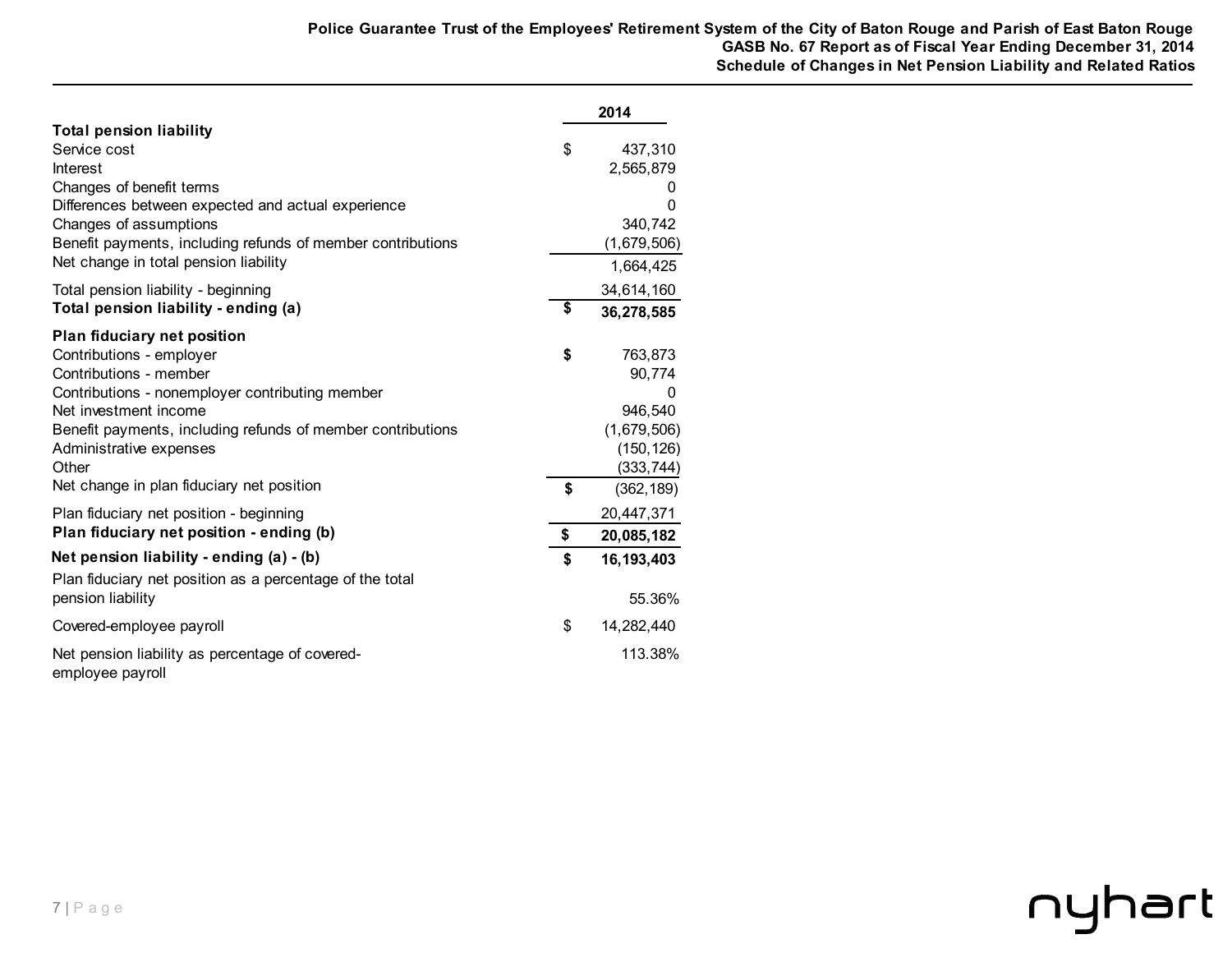The long-term expected rate of return on pension plan investments was determined using a building-block method in which expected future real rates of return (expected returns, net of pension plan investment expense and inflation) are developed for each major asset class. These expected future real rates of return are combined to produce the long-term expected rate of return by weighting the expected future real rates of return by the target asset allocation percentage and by adding expected inflation. Best estimates of arithmetic real rates of return for each major asset class included in the pension plan's target asset allocation as of December 31, 2014 are summarized in the following table:

| Asset class                  | Target allocation | Long-term expected real rate of return |
|------------------------------|-------------------|----------------------------------------|
| Fixed Income - Domestic      | 42.5%             | 1.7%                                   |
| Fixed Income - International | 22.5%             | 5.0%                                   |
| Equities - Domestic          | 22.5%             | 6.8%                                   |
| Equities - International     | 10.0%             | 6.4%                                   |
| <b>Real Estate</b>           | 0.0%              | 5.7%                                   |
| Alternative Investments      | $0.0\%$           | $0.0\%$                                |
| Cash                         | 2.5%              | 1.0%                                   |
| Total                        | 100.0%            |                                        |

Long-term expected rate of return is 7.50%.

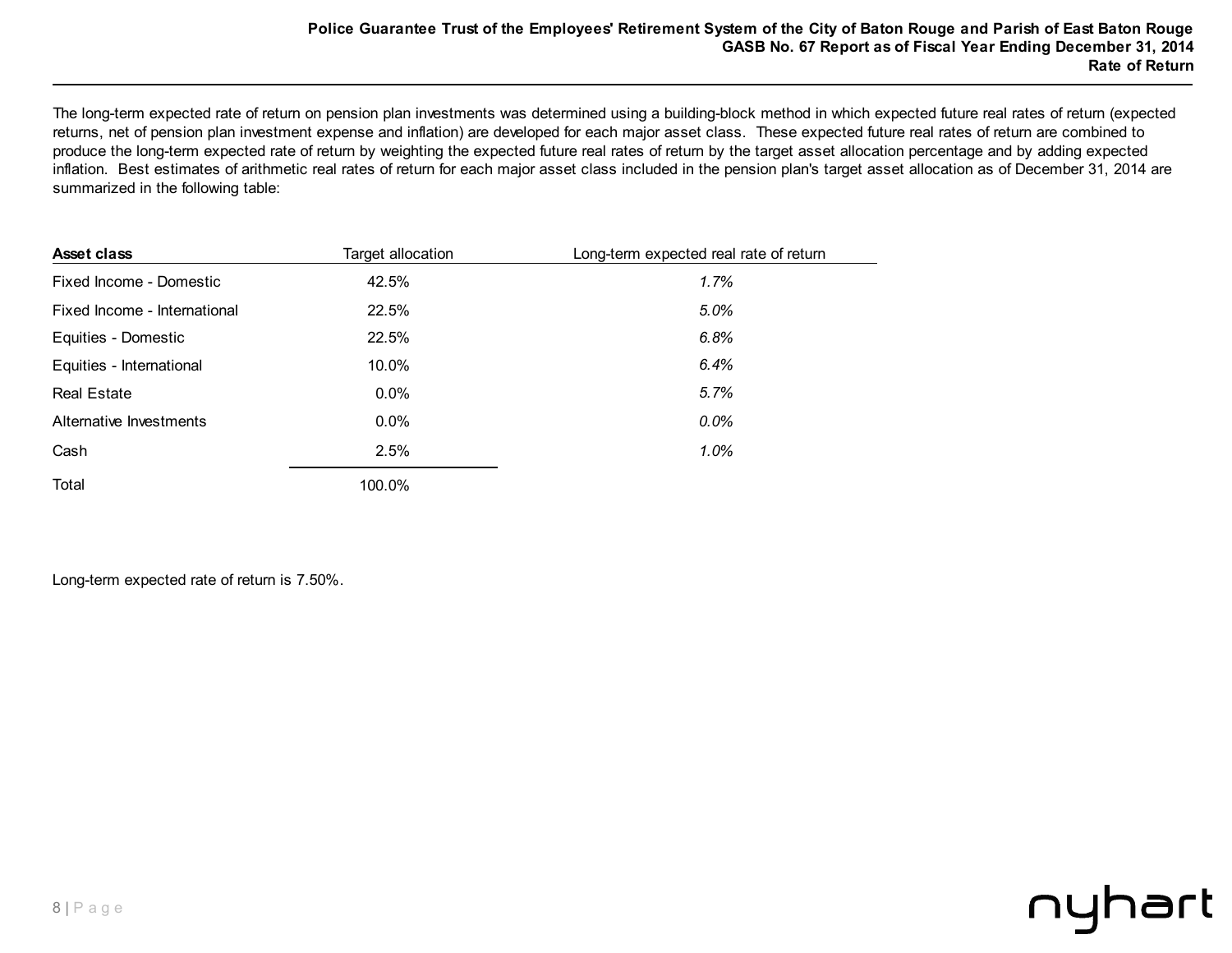# **Discount rate**

The discount rate used to measure the total pension liability was 6.85%. The projection of cash flows used to determine the discount rate assumed that plan member contributions will be made at the current contribution rate and that contributions will be made at rates equal to the difference between actuarially determined contribution rates and the member rate. Based on those assumptions, the pension plan's fiduciary net position was projected to be available to make all projected future benefit payments of current plan members. Therefore, the long-term expected rate of return on pension plan investments was applied to all periods of projected benefit payments to determine the total pension liability.

Note the discount rate changed from 7.50% as of December 31, 2013 to 6.85% as of the December 31, 2014 measurement date.

# **Sensitivity of the net pension liability to changes in the discount rate**

The following presents the net pension liability, calculated using the discount rate of 6.85%, as well as what the net pension liability would be if it were calculated using a discount rate that is 1-percentage-point lower (5.85%) or 1-percentage-point higher (7.85%) than the current rate:

|                       | 1% Decrease<br>$(5.85\%)$ | <b>Current Discount</b><br>Rate (6.85%) |            |  | 1% Increase<br>$(7.85\%)$ |  |  |
|-----------------------|---------------------------|-----------------------------------------|------------|--|---------------------------|--|--|
| Net pension liability | 16.991.532                |                                         | 16.193.403 |  | 15.412.455                |  |  |

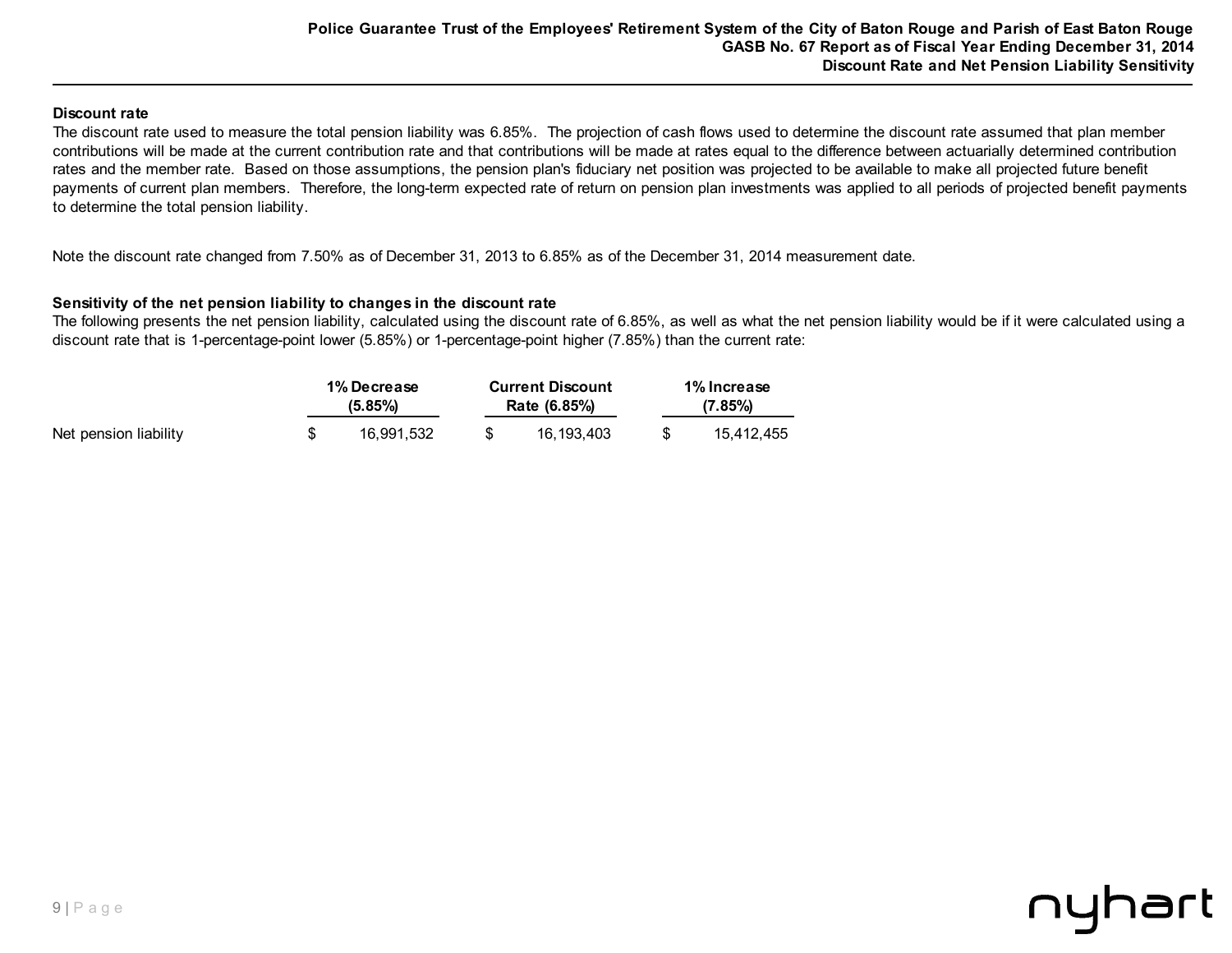|                                                                      | 2014       | 2013       | 2012       |     | 2011       |     | 2010       |
|----------------------------------------------------------------------|------------|------------|------------|-----|------------|-----|------------|
| Actuarially determined contribution                                  | 2.646.547  | 2.679.589  | 2.225.478  | \$. | 1,977,834  |     | ,634,905   |
| Contributions in relation to the actuarially determined contribution | 763.873    | 696.918    | 238.628    |     | 202.695    |     | 250,114    |
| <b>Contribution deficiency (excess)</b>                              | 1,882,674  | 1,982,671  | .986,850   |     | 1,775,139  |     | 1,384,791  |
| Covered-employee payroll                                             | 14.282.440 | 15.428.420 | 15.966.923 | S   | 17.315.930 | \$. | 18,836,479 |
| Contributions as a percentage of covered-employee payroll            | 5.35%      | 4.52%      | 1.49%      |     | 1.17%      |     | 1.33%      |

|                                                                      | 2009          |     | 2008       | 2007       | 2006       | 2005       |
|----------------------------------------------------------------------|---------------|-----|------------|------------|------------|------------|
| Actuarially determined contribution                                  | \$<br>479.630 |     | 215.291    | 124.607    | 367,957    | 127,781    |
| Contributions in relation to the actuarially determined contribution | 149.179       |     | 127.087    | 123.140    | 125.314    | 93,973     |
| <b>Contribution deficiency (excess)</b>                              | 330,451       |     | 88,204     | .467       | 242,643    | 33,808     |
| Covered-employee payroll                                             | 20.084.707    | \$. | 19,754,110 | 20,507,475 | 19,964,426 | 20,587,122 |
| Contributions as a percentage of covered-employee payroll            | 0.74%         |     | 0.64%      | 0.60%      | 0.63%      | 0.46%      |

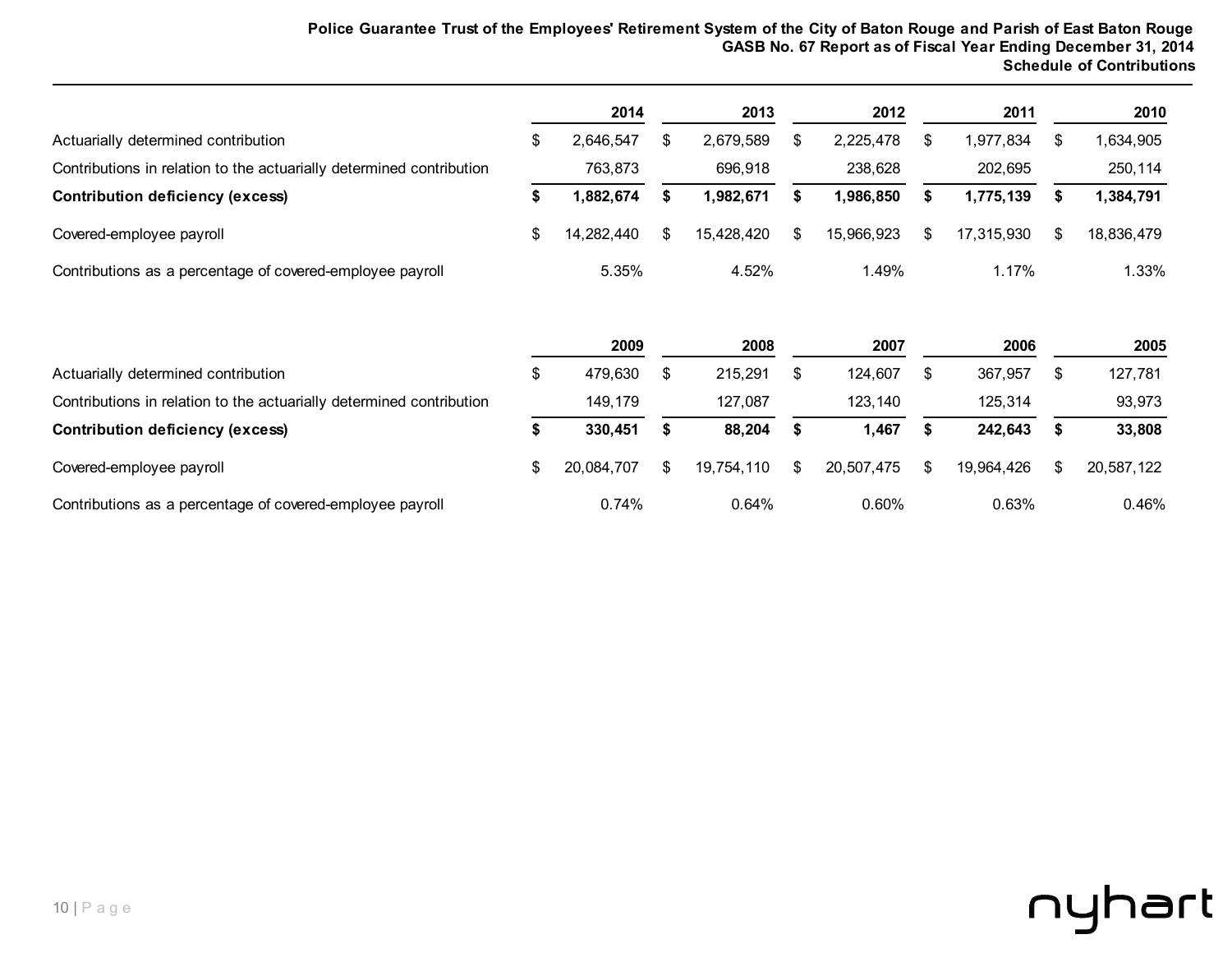**The total pension liability as of January 1, 2015 was determined using the following actuarial assumptions:** 

| <b>Actuarial Cost Method</b>                      | Entry Age Method                                                                 |                                                                                                                    |                         |  |  |
|---------------------------------------------------|----------------------------------------------------------------------------------|--------------------------------------------------------------------------------------------------------------------|-------------------------|--|--|
| <b>Asset Method</b>                               | Market Value of Assets                                                           |                                                                                                                    |                         |  |  |
| <b>Interest Rates</b>                             |                                                                                  |                                                                                                                    |                         |  |  |
|                                                   | <b>Discount Rate</b><br><b>Municipal Bond Rate</b>                               | Expected Long Term Rate of Return                                                                                  | 6.85%<br>7.50%<br>3.65% |  |  |
| Inflation                                         | 3.50%                                                                            |                                                                                                                    |                         |  |  |
| <b>Annual Pay Increases</b>                       | <u>Age</u><br>30<br>35<br>40<br>45<br>50<br>55                                   | Fire/Police<br>$\frac{0}{2}$<br>$+4.00$<br>$+2.00$<br>$+2.00$<br>$+1.00$<br>0<br>0                                 |                         |  |  |
| <b>Measurement Date</b>                           | January 1, 2015                                                                  |                                                                                                                    |                         |  |  |
| <b>Ad-hoc Cost-of-living Increases</b>            | None                                                                             |                                                                                                                    |                         |  |  |
| <b>Mortality Rates</b><br><b>Retirement Rates</b> | Healthy<br>Disabled                                                              | 1994 Group Annuity Mortality Table, set forward 2 years<br>1994 Group Annuity Mortality Table, set forward 2 years |                         |  |  |
|                                                   | 100% at Earlier of 25.5 Years of Service<br>or age 61 with 11 years of service   |                                                                                                                    |                         |  |  |
| All other assumptions                             | As described in the assumptions section of the actuarial determined contribution |                                                                                                                    |                         |  |  |
| <b>Experience Study</b>                           | Last performed for the period January 1, 2009 to December 31, 2013               |                                                                                                                    |                         |  |  |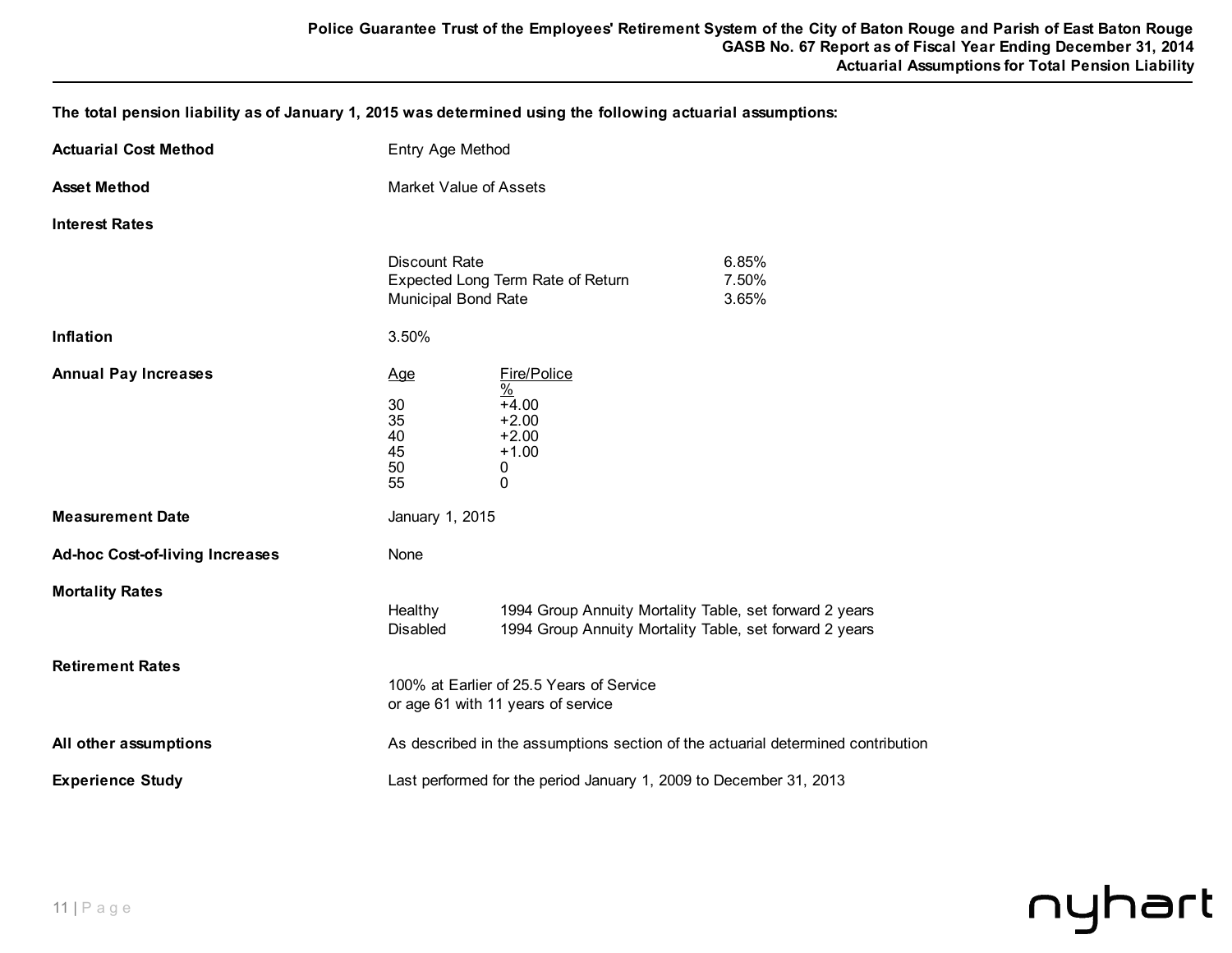| <b>Valuation Date</b>                               | January 1, 2015                                                                                                                                                                                                |
|-----------------------------------------------------|----------------------------------------------------------------------------------------------------------------------------------------------------------------------------------------------------------------|
| Participation and Asset Information Collected as of | January 1, 2015                                                                                                                                                                                                |
| <b>Investment Return</b>                            | 7.50% per year, compounded annually, net of investment expenses                                                                                                                                                |
| Inflation                                           | 3.50%                                                                                                                                                                                                          |
| <b>Annual Pay Increases</b>                         | Police<br><u>Age</u><br>$\frac{0}{0}$<br>$+4.00$<br>30<br>35<br>$+2.00$<br>40<br>$+2.00$<br>45<br>$+1.00$<br>50<br>0<br>55<br>0                                                                                |
| <b>MPERS COLA</b>                                   | 2.0% compounded annually due to inflation                                                                                                                                                                      |
| <b>Ancillary Benefits</b>                           | MPERS ancillary benefits (turnover, disability, death) are assumed to be greater than CPERS<br>ancillary benefits                                                                                              |
| <b>Mortality</b>                                    | 1994 Group Annuity Mortality Table, set forward 2 years, producing following specimen rates:                                                                                                                   |
|                                                     | Male<br>Female<br><u>Age</u><br>%<br>$\frac{0}{0}$<br>0.0556<br>0.0289<br>20<br>30<br>0.0839<br>0.0397<br>0.1252<br>0.0825<br>40<br>0.3213<br>0.1734<br>50<br>1.1047<br>0.5832<br>60<br>1.6506<br>70<br>2.8481 |

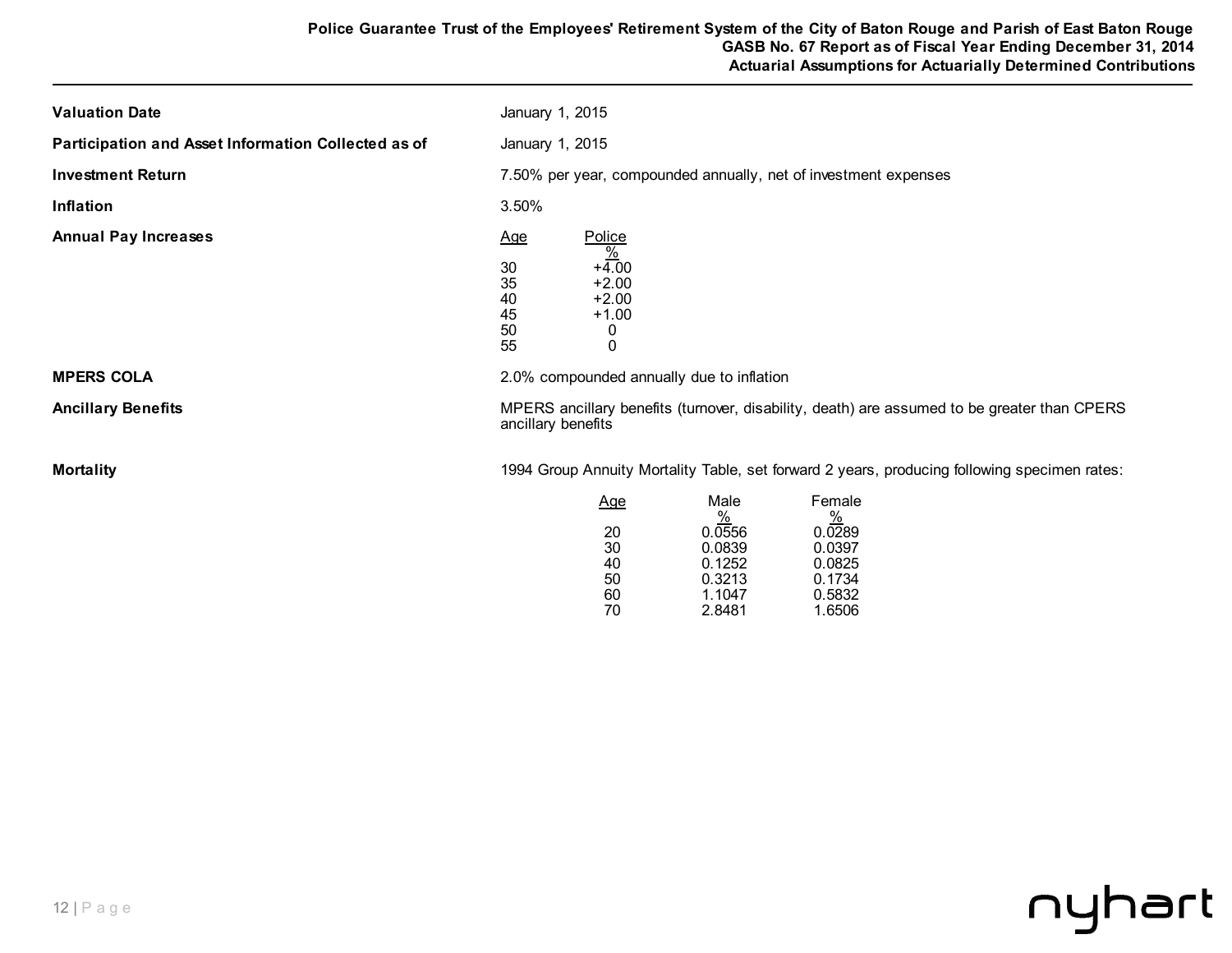#### **Withdrawal Rates**

| αe | Turnover |
|----|----------|
| 20 | .079     |
| 25 | .077     |
| 30 | .072     |
| 35 | .063     |
| 40 | .052     |
| 45 | .040     |
| 50 | .026     |
| 55 | .009     |
| 60 | .001     |
|    |          |

Probabilities of turnover are based on Table T-5. The turnover rates are modified as follows, based on years of employment:

| $\%$ |
|------|
| 60   |
| 50   |
| 25   |
|      |

**Retirement Rates**

100% at earlier of 25.5 Years of Service or age 61 with 11 years of service

**Assumed Transfers to Retirement System (for accumulated vacation and sick leave, e.g.)**

 Total Police 2.50 years

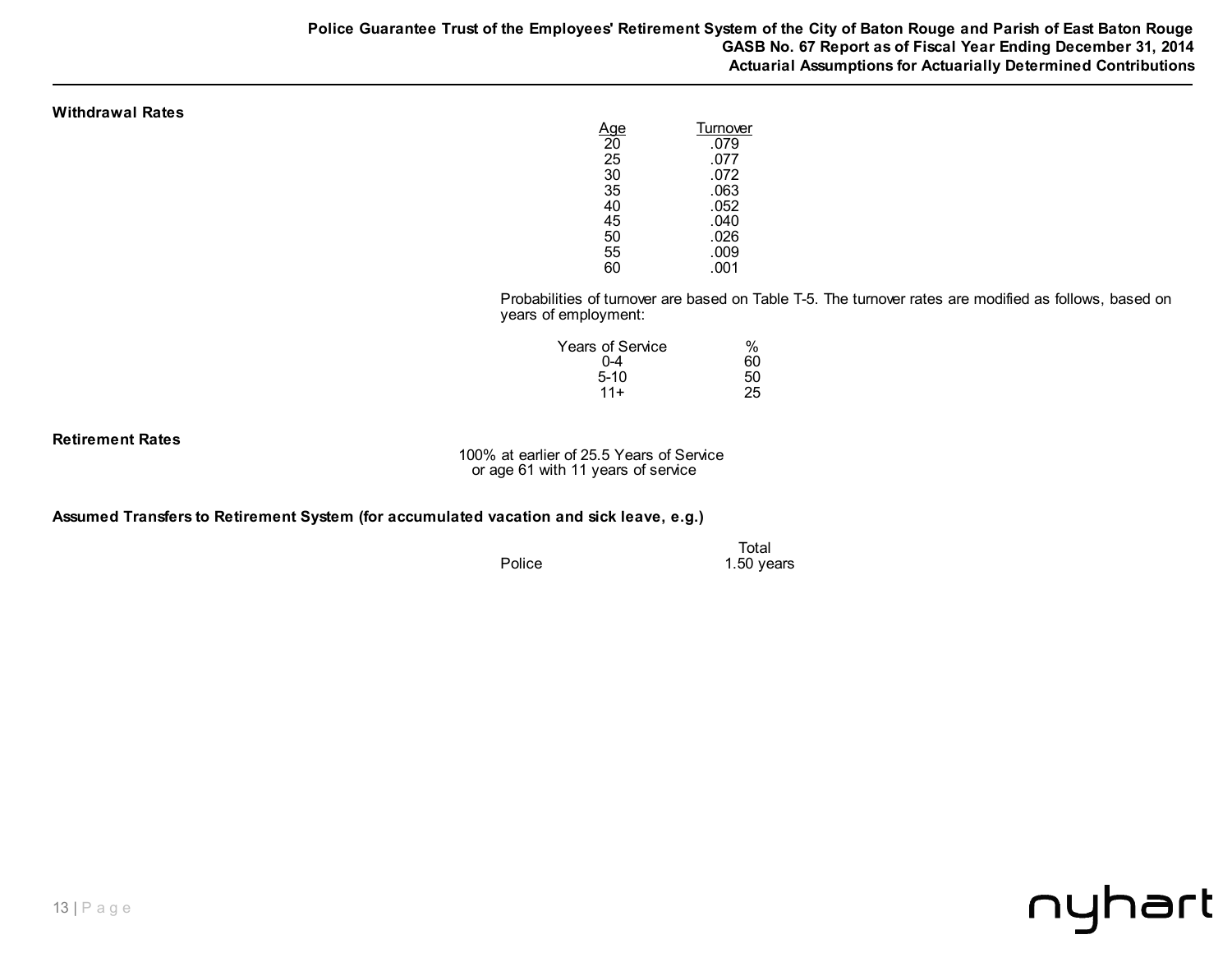DROP, MPERS compensation was assumed to be the same as the prior year.

nyhart

| <b>Disability Rates</b>          | <b>Disability</b><br>$\frac{\text{Age}}{20}$<br>.0006<br>25<br>.0006<br>30<br>.0006<br>35<br>.0007<br>40<br>.0011<br>.0022<br>45<br>50<br>.0046<br>55<br>.0102<br>60<br>.0320<br>.0355<br>61<br>62<br>.0400<br>63<br>.0450<br>64<br>.0410<br>65<br>.0195<br>Probabilities of disability are in accordance with the Eleventh Actuarial Valuation of the Railroad |
|----------------------------------|-----------------------------------------------------------------------------------------------------------------------------------------------------------------------------------------------------------------------------------------------------------------------------------------------------------------------------------------------------------------|
|                                  | Retirement System. The disability rates for Fire and Police are increased by 100%.                                                                                                                                                                                                                                                                              |
| <b>Type of Disability</b>        | 75% service-connected, 25% ordinary                                                                                                                                                                                                                                                                                                                             |
| <b>Actuarial Value of Assets</b> | Market Value as of January 1, 2000 and January 1, 2001. Beginning January 1, 2002, Expected Value<br>Method, with 20% of investment gains (or losses) recognized each year.                                                                                                                                                                                     |
| <b>Actuarial Cost Method</b>     | Aggregate Actuarial Cost Method                                                                                                                                                                                                                                                                                                                                 |
| <b>Percent Married</b>           | 80% of employees are assumed to be married. Female spouses are assumed to be 3 years younger<br>than males.                                                                                                                                                                                                                                                     |
| Administrative Expense Load      | There is not an expense load added to the cost of the Plan                                                                                                                                                                                                                                                                                                      |
| <b>Sources of Data</b>           | Membership and asset data as of January 1, 2015 was furnished by Retirement Office staff. For<br>active members MPERS compensation was estimated as CPERS compensation minus member<br>contributionts to PGT divided by .095. For members who are in CPERS DROP, but not in MPERS                                                                               |

# 14 | P a g e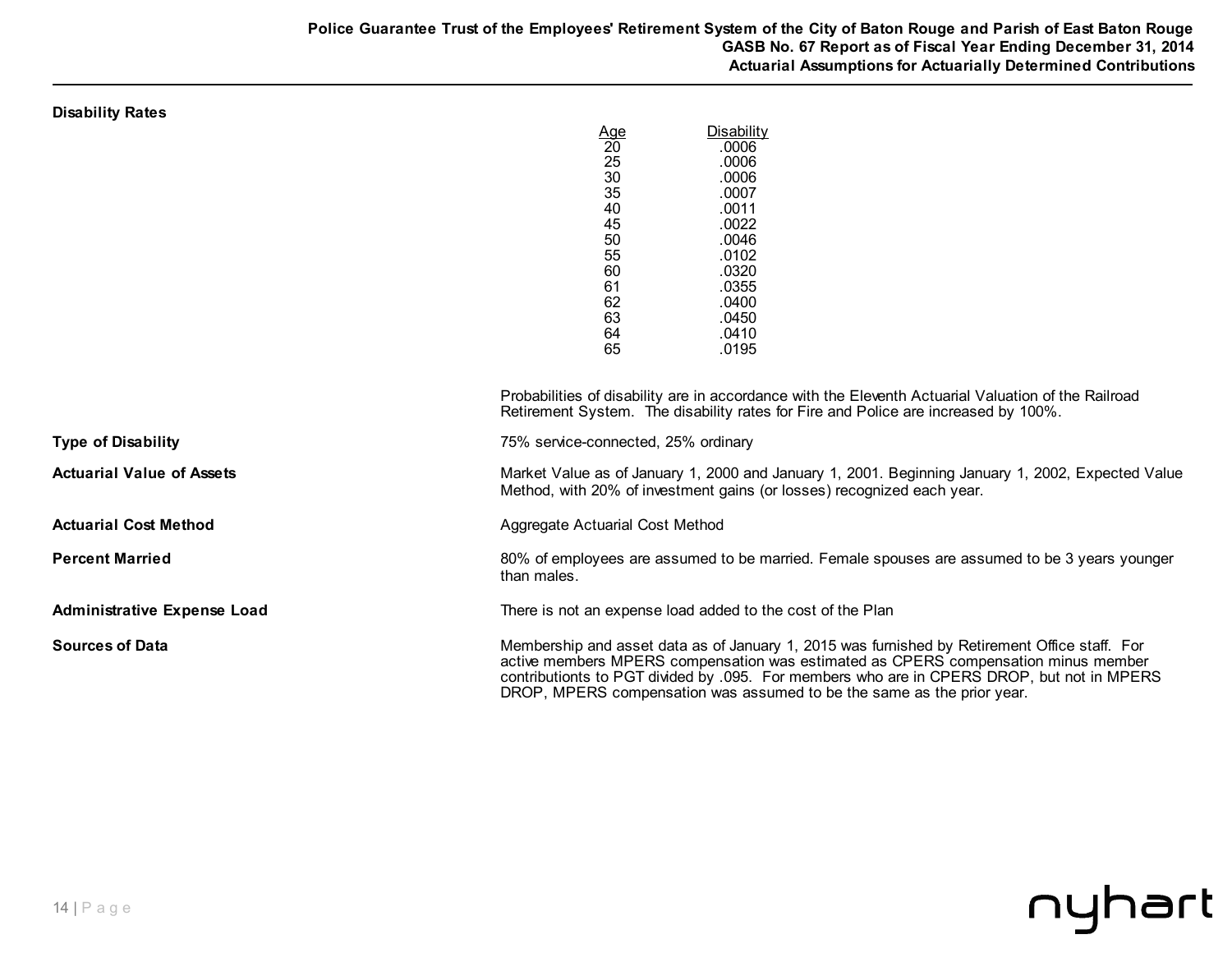# **Plan Effective Date**

This plan was effective February 26, 2000 and was most recently amended February 28, 2001

### **Fiscal Year**

Calendar year

# **Eligibility for Membership**

Eligible police employees who are active members or in the Deferred Retirement Option Plan (DROP) of the City of Baton Rouge and Parish of East Baton Rouge (CPERS) on February 26, 2000 who elected to transfer into the Municipal Police Employees' Retirement System of Louisiana (MPERS) are automatically included in the Police Guarantee Trust (PGT)

# **Accrued Benefit**

The excess of benefits that would have been payable under CPERS, based on the provision in effect on February 26, 2000, over the benefits payable under MPERS. PGT benefits reflect any increases in MPERS benefits due to cost-of-living adjusments.

### **Benefits**

### **Retirement**

Benefit Members are paid the full accrued benefit until the MPERS benefit amount is greater than the CPERS benefit amount

### **DROP**

Benefit Members enter into PGT DROP with a payment credited to the PGT DROP account until the later of 2 years of eligibility for MPERS DROP. Investment returns for MPERS and PGT DROP accounts are credited to PGT DROP account.

### **Disability, Termination, and Death**

The MPERS benefit is assumed to be greater than the CPERS benefit, so it is valued as zero liability